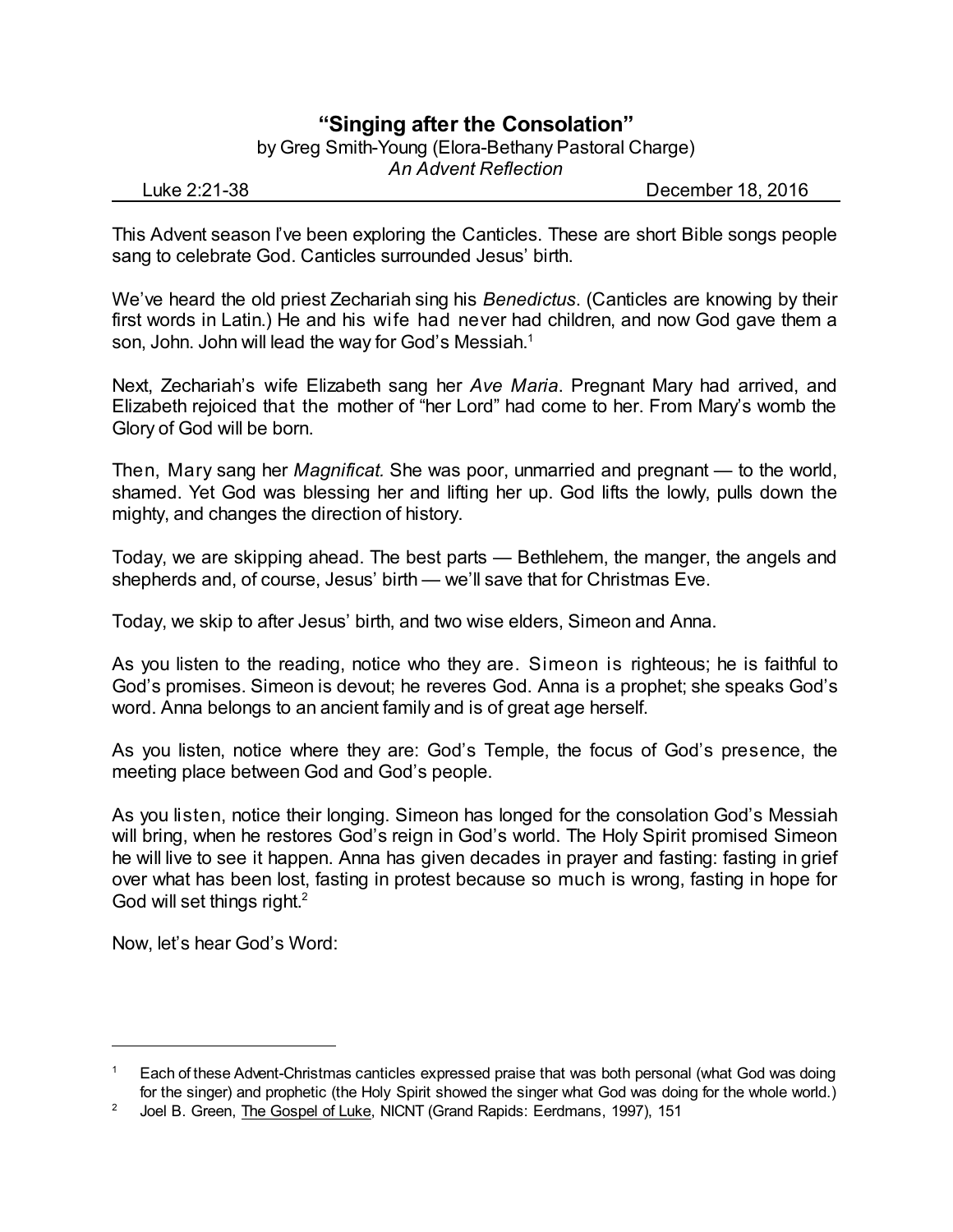After eight days had passed [after his birth], it was time to circumcise the child; and he was called Jesus, the name given by the angel before he was conceived in the womb.

When the time came for their purification according to the law of Moses, they brought him up to Jerusalem to present him to the Lord (as it is written in the law of the Lord, "Every firstborn male shall be designated as holy to the Lord"), and they offered a sacrifice according to what is stated in the law of the Lord, "a pair of turtledoves or two young pigeons."

Now there was a man in Jerusalem whose name was Simeon; this man was righteous and devout, looking forward to the consolation of Israel, and the Holy Spirit rested on him. It had been revealed to him by the Holy Spirit that he would not see death before he had seen the Lord's Messiah. Guided by the Spirit, Simeon came into the temple; and when the parents brought in the child Jesus, to do for him what was customary under the law, Simeon took him in his arms and praised God, saying,

> *Now dismiss Your servant in peace, Master according to Your word; for my eyes have seen Your salvation, which You have prepared in the presence of all peoples, a light for revelation to the Gentiles and for glory to Your people Israel.*

And the child's father and mother were amazed at what was being said about him. Then Simeon blessed them and said to his mother Mary,

> *This child is destined for the falling and the rising of many in Israel, and to be a sign that will be opposed so that the inner thoughts of many will be revealed—and a sword will pierce your own soul too.*

There was also a prophet, Anna the daughter of Phanuel, of the tribe of Asher. She was of a great age, having lived with her husband seven years after her marriage, then as a widow to the age of eighty-four. She never left the temple but worshiped there with fasting and prayer night and day. At that moment she came, and began to praise God and to speak about the child to all who were looking for the redemption of Jerusalem.

> Luke 2:21-38 New Revised Standard Version (adapted)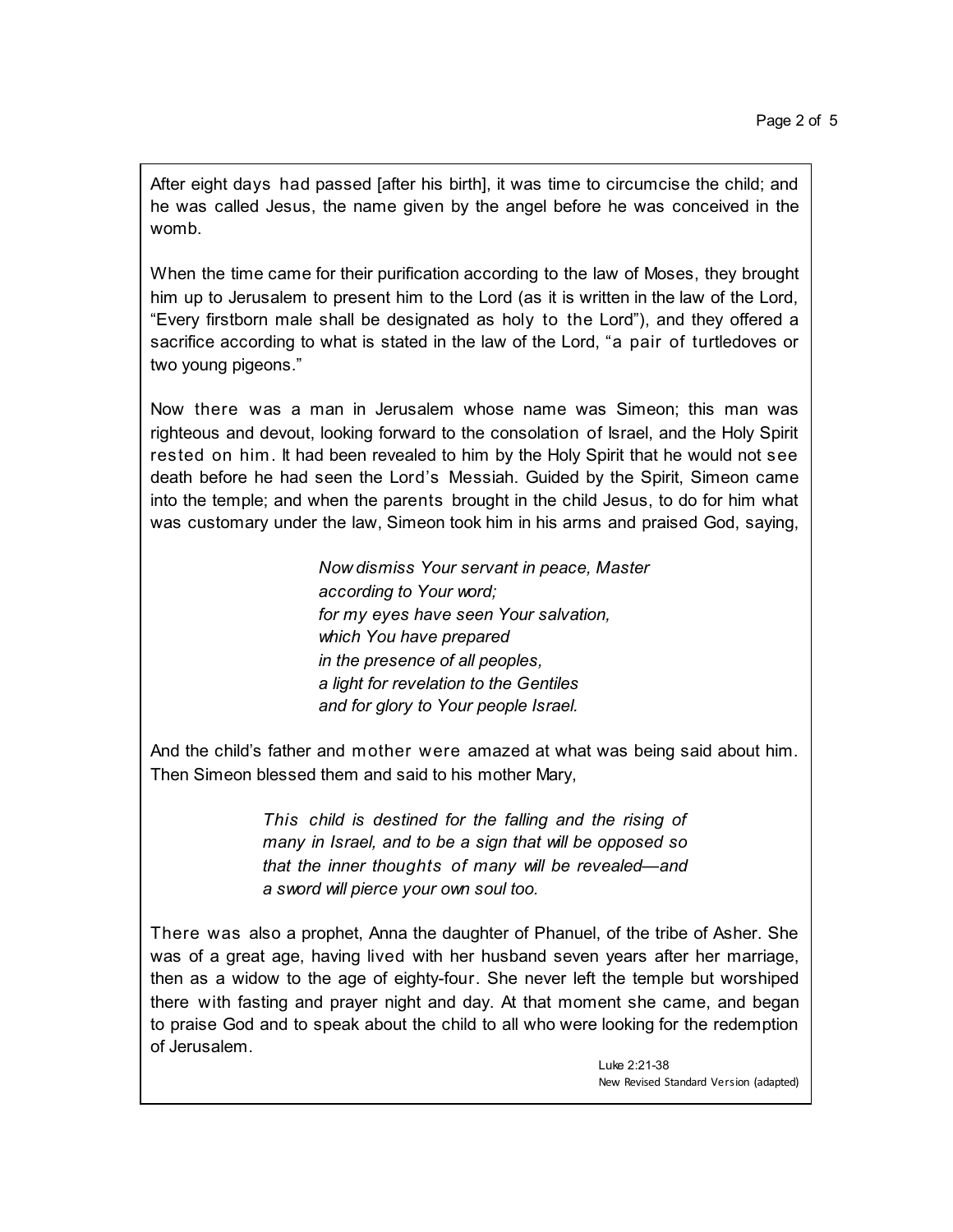Anna and Simeon have been waiting for consolation. Consolation is help: help that relieves, help that rescues, help that stands beside us.

Consolation . . . when a city is besieged and bombarded . . . consolation relieves the encircled, rescues the surrounded, and stands with the silenced: "You are not alone, I am with you. I am saving you." So we wait.

Consolation . . . when their side of the bed is cold, and we can only see them in a picture, and their voice is heard no more . . . consolation relieves the pained, rescues the despairing, and stands with the weeping: "You are not alone, I am with you. I am saving you." So we wait.

Consolation . . . when the weight presses hard of yet another relationship we've rocked, another friendship we've crushed, another path of destruction we've left by our indifference, our carelessness, our meanness, or simply how good we are at messing things up . . . consolation repairs the wrong, forgives the sin, lifts the guilt, remakes the heart, and gives us life again. Consolation stands beside the Sin-full, "You are not alone, I am with you. I am delivering you." So we wait.

Simeon and Anna have been waiting for consolation. With the abiding practice of prayer, and the hungry protest of fasting, they cling to God's promise, and wait. How many mornings has Simeon come expecting, and nothing has changed? How many days has Anna hungered, and left empty? How many nights have fallen?

While all of Simeon's waiting does matter, his simple trust in the Lord matters . . . he cannot make it happen. He cannot hold what God has not yet given. It is still God's promise, in waiting. And the night still falls.

While all of Anna's waiting does matter, her simple faithfulness to God matters . . . she cannot make it happen. She cannot receive what God has not yet given. It is still God's promise, in waiting. And the night still falls.

While all of our waiting does matter . . . our trusting faith in God matters . . . night still falls.

III

Until the eternal Son is born, the Light who will not go out.

The Light comes into our darkness, and he shines! Our darkness of waiting, our darkness of night-always-falling, and he will never go out.

Simeon shows up, for yet another day. Anna arrives, for yet another day.

And God shows them what God has given.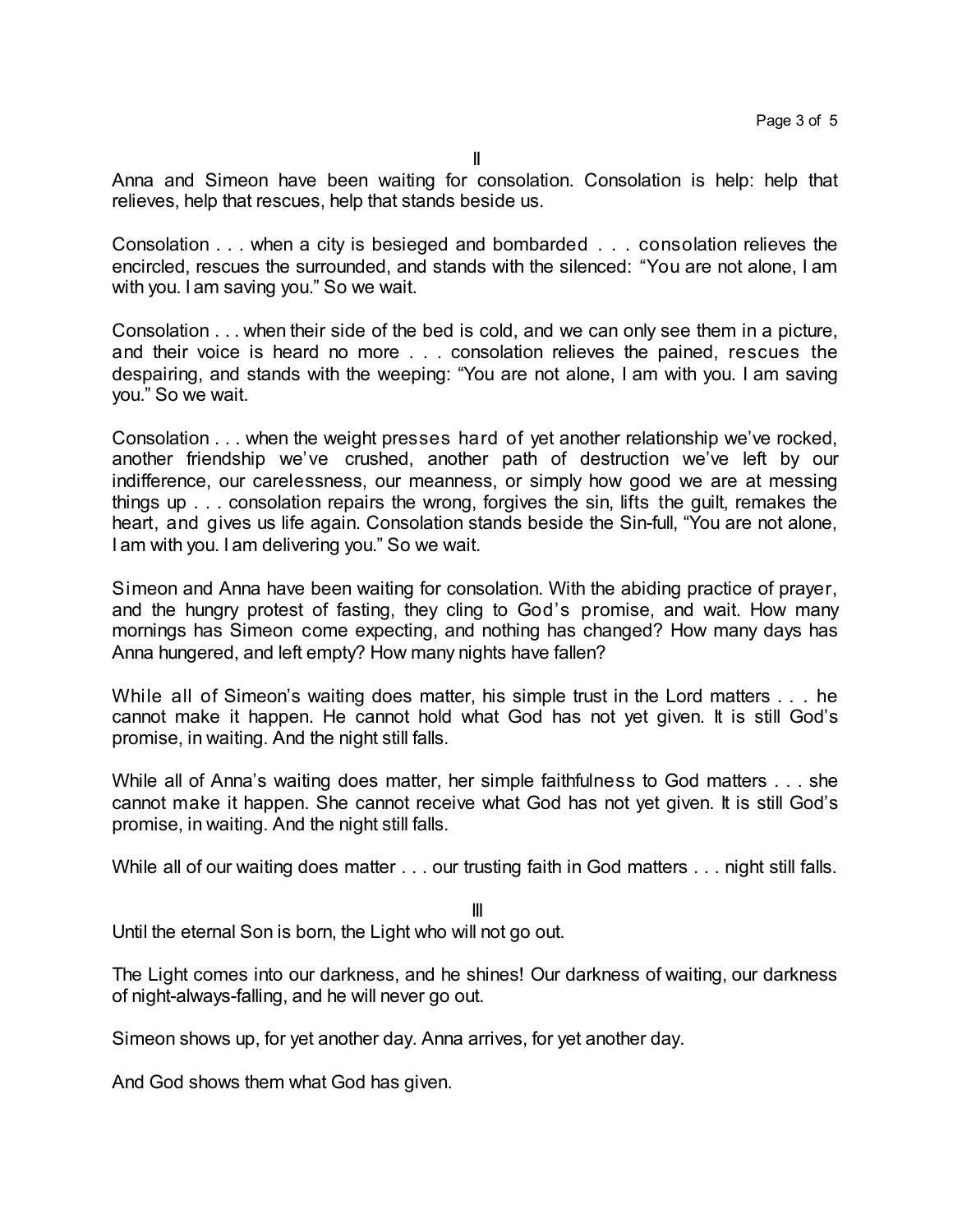Their waiting mattered. Their faithfulness mattered. But what changes everything, is that God has now given.

The Messiah, God has now given. Salvation, God has now given. Consolation, God has now given. Jesus, God has now given.

Simeon sees that God's Salvation is expansive.

Salvation that restores the glory of God's people. Salvation for all of us, everyone everywhere. Salvation for Simeon to hold. Salvation for Anna to receive. Salvation for us to have and to hold, to receive and believe.

## Theologian Lauren Winner writes this:

*Simeon's faithfulness takes the cake. At least [Mary, Zechariah, and the shepherds] had visits from angels to rely on. Without so much as a nod from a passing [angel], Simeon looks at this tiny scrap of baby and sees the salvation of the world.*<sup>3</sup>

Simeon sees our Consolation, and he sings his *Nunc Dimittis.* That means "Now you dismiss," the first words of his song. He has been a sentry, keeping watch all these years, looking for the first sign of consolation. He has trusted God's promise that he would see. Now, he has seen. Now, his work is finished. Now, he can go. Now, God can dismiss him, for Simeon has peace. His Consolation has come.

 $N$ 

Simeon sees our Consolation, holds him in his arms, and celebrates God. Then, he hands him back to mother Mary, and Simeon speaks to her.

He speaks to her of opposition. Mary's child, God's Consolation, will be battled by many. For many, Jesus will threaten their power. For many, Jesus will upset their understandings. For many, Jesus will be a disappointment. He will not be the consolation they were looking for. He will not be the salvation they had in mind. Jesus will be opposed.

Simeon speaks to her of revelation. Mary's child, God's Consolation will show the deepest truth of each of us, and we will squirm. The Light will shine in the darkness, but we love the darkness more. We hide in the shadows, even from ourselves, even from God. Jesus will be a crisis.

Simeon sees that God's Salvation is divisive.

<sup>3</sup> Lauren F. Winner, "Simeon's Faithful Proclamation" on the blog *The Hardest Question* (December 26, 2011). <http://thq.wearesparkhouse.org/yearb/christmas1gospel-2/>